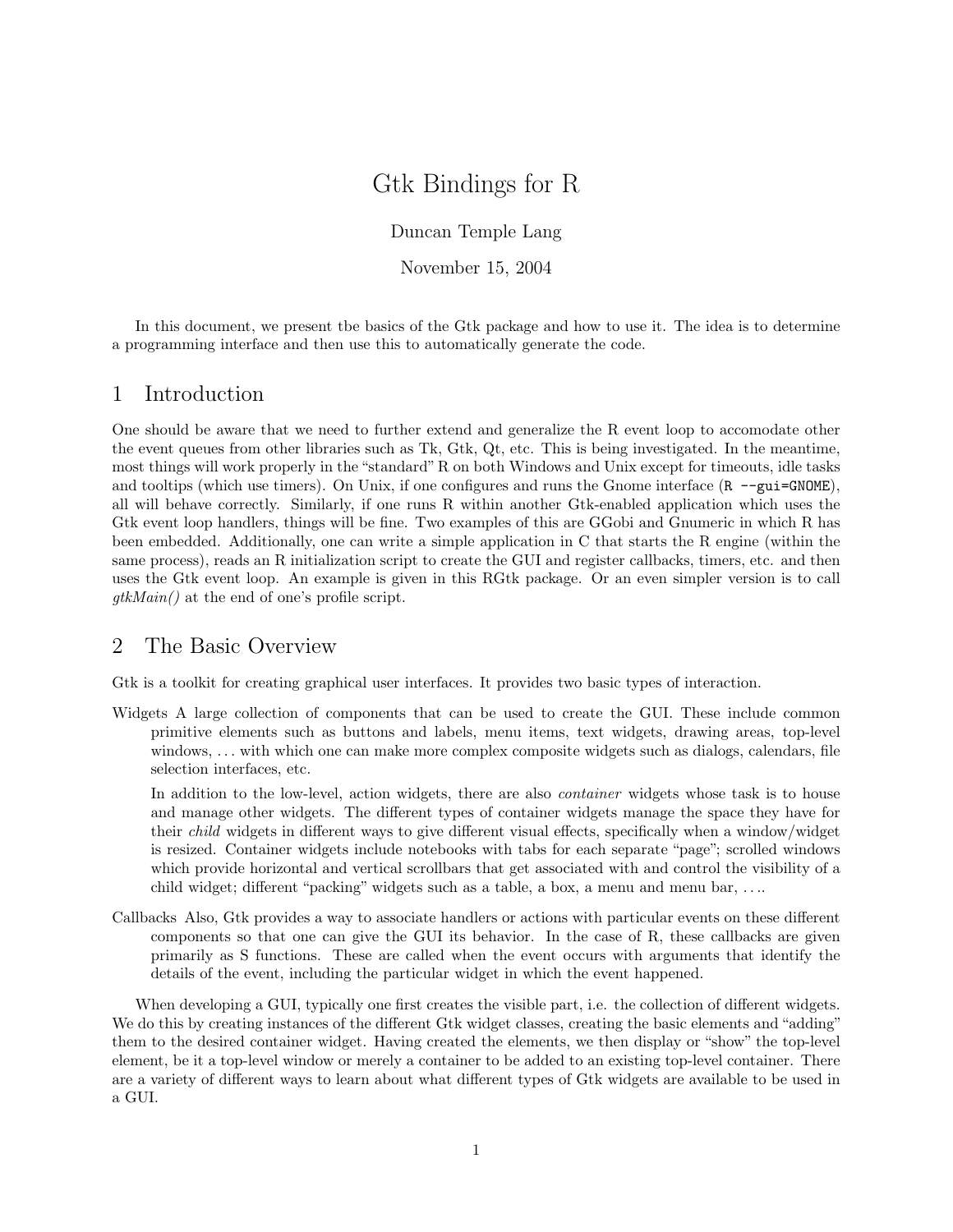- One can look at the static/pre-processed Gtk documentation at [http://developer.gnome.org/doc/](http://developer.gnome.org/doc/API/gtk/index.html) [API/gtk/index.html](http://developer.gnome.org/doc/API/gtk/index.html), which has pages on each of the different widgets in each of the different distributions. Your system should have these widgets, but may a) have a different version of Gtk and so be slightly different, and b) have additional widgets that extend the basic Gtk and that will not show up in the Gtk Web pages.
- One can dynamically discover the names of the Gtk classes and widgets known to R via the (S) commands

```
library(RGtk)
.GtkClasses
```
.GtkClasses gives a list of all the Gtk classes that were available when the RGtk package was installed. That too might have changed or not include additional Gtk widgets.

One can also browse the collection of Gtk classes using the function showGtkInheritance() in the examples/ directory:

```
source(system.file("examples", "getHierarchy.S", package="RGtk"))
showGtkInheritance()
```
This allows one to examine the inheritance structure of the Gtk classes and explore how the different widgets are related to each other. Also, one can use this as a definitive guide for finding out

- the callbacks and their argument types,
- the properties that can be read and/or modified to control a widget instance

that are supported by a particular widget type.

hierarchy.jpg

Figure 1: Interactive Gtk class hierarchy viewer

Having created the physical display for the GUI by creating and arranging the different widgets, we next register the different callback functions with the particular widgets and specifically with the different events of interest. Again, one must learn which events are associated by which type of widget, and when and how the handler will be called. One can use the different documentation sources above for this purpose. In general, each callback function will be invoked with at least one argument: the Gtk object in which the event occurred. Callbacks for different events may provide additional arguments which provide more information about the particulars of the event. For example, when a button is released in a widget, the button-releaseevent passes the widget and also a GdkEventButton instance which gives information about which button was released, etc.

In addition to the arguments provided by Gtk, one can also associate an S object with a widget and event and have this passed to the callback function as an argument. By associating different objects with different widgets, one can use the same callback function. That function can implement different behavior based on the additional argument, and using R's lexical scoping one can event modify the S object passed as an additional argument.

When we create functions or progams to create GUIs, we clearly can associate the callbacks with the widgets as soon as we create them. We do not have to separate the creation of the physical display with the actions. However, such a division can be useful in terms of being able to easily adapt and also re-use GUIs as the physical display needs to be changed.

In the next few sections, we will describe how we can implement the very basic and often-used *Hellow* World to illustrate the essential concepts in the RGtk package. This is a very simple GUI which presents a button in its own window. When the user clicks the button, we print a message on the console.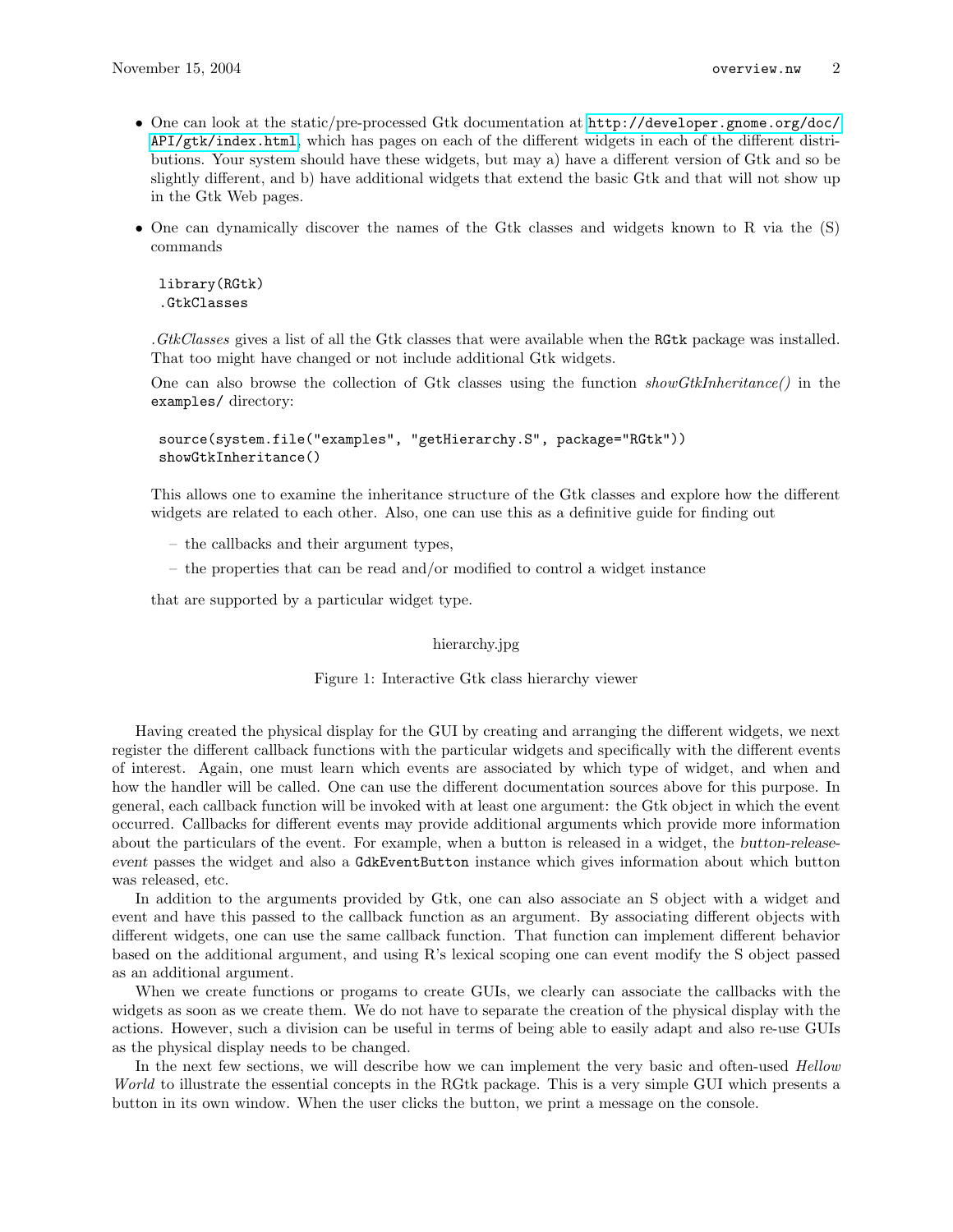# 3 Creating Gtk Objects

As we saw above, one starts creating a GUI by instantiating different Gtk objects. In the case of the "Hello world" application, we need to create i) the top-level window, and ii) the button which the user clicks. We create the window using the  $qtkWindow()$  function

```
win <- gtkWindow(show = FALSE)
```
This creates an instance of the GtkWindow class. Generally, the S language constructor function for a Gtk class named  $G$ tk<*Class*> is given by  $g$ tk $\langle Class \rangle$  (), i.e. replace the capital G starting the word with a lower case 'g'.

Note that the constructor functions for each class that extends GtkWidget have an optional show argument. This controls whether the widget is made ready for showing immediately or if this must be done by the programmer at a later time. The advantage of deferring this is usually a marginal gain in efficiency. Hence, the default is T. One need only prohibit the top-level container, e.g. the window in this example, from being shown and then none of the sub-widgets will be displayed.

We can invoke methods on the Gtk objects to query or modify their state. For example, we can set the title for the frame of the window using the underlying C-level routine gtk\_window\_set\_title() provided by the Gtk libraries. We do this in S via the command

#### gtkWindowSetTitle(win, "Hello world test")

There are several things to note here. Firstly, we use a different naming convention than Gtk's C-level API. Specifically, we eliminate the underscores ( $\Box$ ) and capitalize all but the first word (i.e. the next letter after the ). Secondly, we pass the Gtk object on which we are operating as the first argument. Thirdly, the type of the second argument is defined by the underlying C routine and is a string. This corresponds to a character vector of length 1 in S.

The case of  $gtkWindowSetTitle()$  is quite simple. We started with an object of class GtkWindow in R (created using the S constructor) and then invoked the function  $qtkWindowSetTitle()$  for that same class. But what about, for example, the general functions to show or hide a widget, get its parent widget, etc. These apply to all *GtkWidget* objects, and not just the *GtkWindow* objects. Accordingly, the S interface uses the names that correspond to the C-level API and are prefixed by  $gtkWidge...$ , rather than  $gtkWindow()$ . This makes it hard to remember the precise name of the function one wants to call since it depends on the inheritance or class hierarchy of the Gtk classes.

To make things simpler, we allow one to use a more  $Java/C++$  style that allows users to invoke methods on an object and leave the S engine to determine the precise name to use. Specifically, we use the \$ operator on the object followed by the name of the method to identify the function. Specifically, one can invoke from S a method on an underlying Gtk object, say  $g$  usin the form

#### g\$MethodName(arg1, arg2)

This eliminates the need to remember for which class the method is defined and hence the prefix. Also this form of invocations inserts the target object,  $g$ , as the first argument in the call to the real S function being called and so reduces typing.

An example will make things clear. Consider again setting the title of the window. Rather than using  $qtkWindowSetTitle(),$  we can use the command

#### win\$SetTitle("Hello world test")

This looks for the appropriate function given the class and parent classes of win and then invokes the "nearest" function. This corresponds to the command

```
gtkWindowSetTitle(win, "Hello world test")
```
above, but is easier for the user and is also more robust to changes in the class hierarchy and C-leve API. There is a marginal penalty in computational performance, but this may disappear in the future and is also not likely to be a serious issue a) when creating the GUI, b) given the overhead in setting up callbacks to S functions.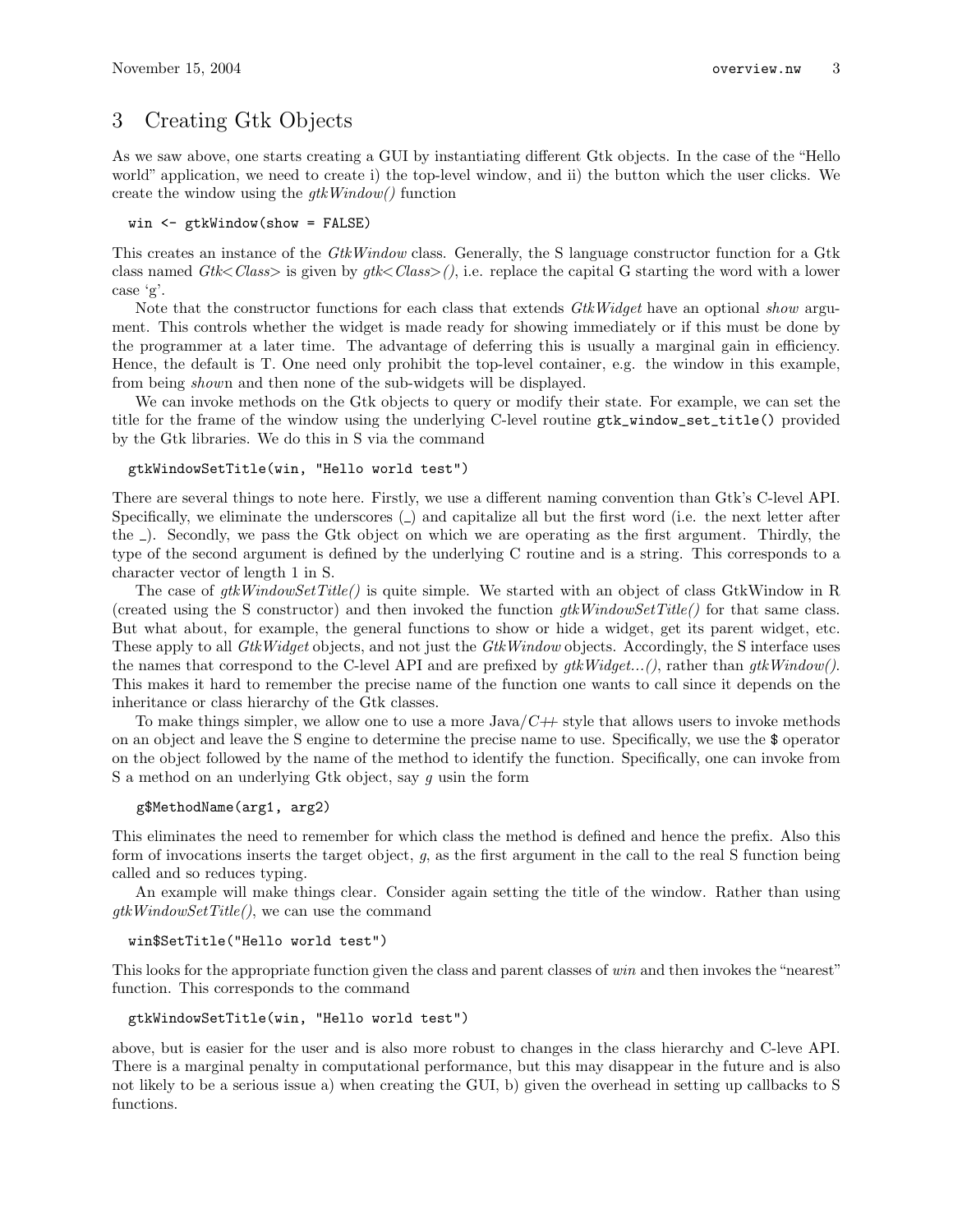We can now continue with our "Hello world" example. We have created the window and set its title and hence seen how to create Gtk objects and invoke methods. And so creating the button becomes quite simple. We choose which the appropriate Gtk class –  $G$ tkButton – and find the appropriate constructor. There are two constructors in the C-level API for this class: one that takes no arguments and another that takes a string to display as the text in the button. In S, these two constructors map to a single constructor function, whose name is the name of the class suitably (de-)capitalized,  $qtkButton()$ . If one calls it with no arguments, the first C-level constructor is called. Alternatively, if one gives a character vector of length 1 as the first argument, the second version is called. More generally, the R interface to Gtk attempts to map the constructor routines into a single S function that can determine which C routine to call based on the number and/or type of the arguments. For the most part, this is quite simple and works effectively.

In our example, we specify text for the button's display and so call

#### btn <- gtkButton("Say 'Hello World'")

Next we put the button into the top-level window. The latter is a *GtkContainer* object and has a default mechanism for placing children widgets. Since this is the only widget we will display in the window, we don't have to worry about how to aportion space between different widgets, etc. All we need do is invoke the  $Add()$  method on the window, giving it the child widget which is the button.

### win\$Add(b)

When we create the button, we did not provide a value for the *show* argument and so the button is potentially visible. To actually see it, however, we need to show the top-level widget, i.e. the window. We do this by explicitly calling its Show() method.

#### win\$Show()

We might chose to specify the size of window before showing (or even afterwords). We could do this using the  $SetUsize()$  method, as in

#### win\$SetUsize(300, 300)

## 4 Callbacks

At this point, we have created a Gtk GUI that one can see on the screen and can even interact with by clicking on the button. The next step is to make it do something when we click on the button, and this is where we look at callbacks.

The usual types of events are user interactions such as clicking on a button, dragging the thumb of a slider, moving the mouse over a drawing area, etc. Other types of events might be less visible and more abstract such as text being pushed or popped onto a status bar, a new data set being created, and so on. Basically, each type of event is associated with a Gtk object in which it "occurs". A Gtk object can support different types of events, and events in different objects are treated independently. One creates and customizes an application by connecting different pieces of code that are executed when particular Gtk objects raise/emit particular events.

In our example, we want to execute a simple piece of S code that is executed when the user clicks on the button. The code simply writes the string "Saying hello from the button" to the console via the  $cat()$  function. To arrange this, we can look at the different signals that the button supports. (Of course, we chose the GtkButton class because it provided the appropriate signal, so this seems like we are going round in circles. In general, knowing the widget to use and appropriate signal is the trick to using any toolkit.) Using the help pages for Gtk or the hierarchy viewer above, we can find out that the button supports 5 different types of signals itself, and inherits many others from its ancestor classes (GtkBin, GtkContainer, GtkWidget and GtkObject). These signal names are pressed, released, clicked, enter and leave. The one we are interested in is clicked.

We specify our callback for the particular button using the method  $AddCalls$ . We specify the name of the signal (i.e. clicked) and an invokable S object which will be called when the signal occurs: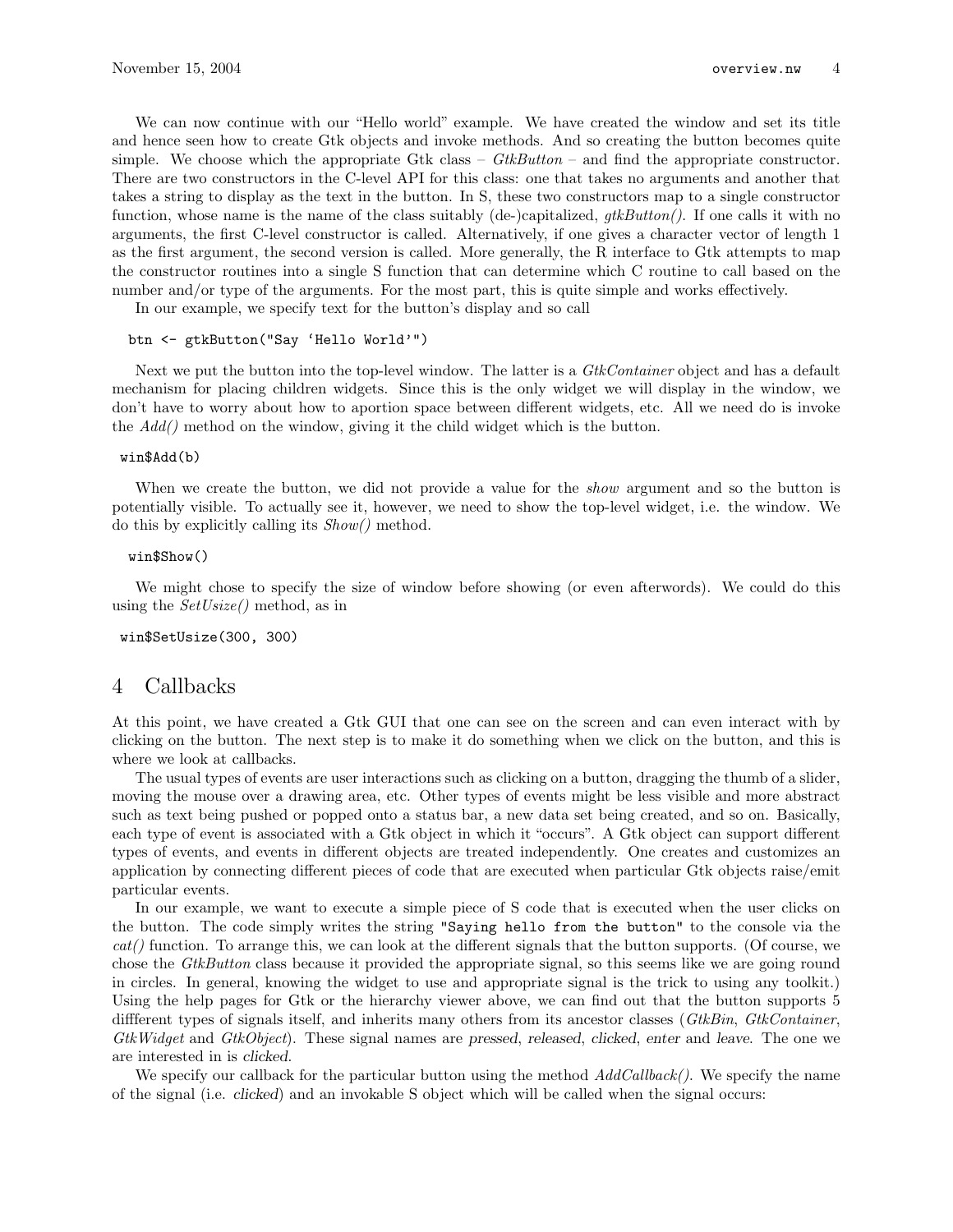### btn\$AddCallback("clicked", quote(cat("Saying hello from the button\n")))

Now, when you click on the button, the string will be printed on the console.

The code that is to be called when the event occurs can be an S expression or call, or a function. If it is an expression or call, then it is evaluated when the event occurs. One typically creates such callable objects using  $\text{quot}(e)$ ,  $\text{expression}($  or  $\text{substitute}($ ). Each of these types of callbacks is evaluated as a toplevel expression and one is presumably interested in its global side effects, such as changing the value of a session-wide variable, writing to a file or the console, or updating one or more graphics devices.

If the callback is a function, then it is invoked slightly differently. There is more information available to the callback, specifically, the arguments that are made available at the C level by the Gtk API. These are passed onto the S function. This collection of arguments always includes the Gtk object for which the signal is being emitted. Many signals also provide additional values that parameterize the event and allow the callback to be written generally but parameterized by the widget or other event-specific values. These values are converted to S objects using the basic conversion mechanism described in ??. In addition to the event-specific values passed from Gtk, one can also specify S objects that Gtk remembers and passes to the function when it is called. Again, this allows one to parameterize general S functions to act on the specifics of the event. We'll look at how this can be used in ??.

Note that we added the callback after the button was created and visible. This is not necessary and we can add it before the top-level window is shown. However, it does illustrate that we can dynamically add callbacks at any time. Indeed, we can add multiple callbacks to the same Gtk object, and even for the same signal. For example, let's add a second that prints And again.

#### id <- btn\$AddCallback("clicked", quote(cat("And again\n")))

Go ahead and click on the button now and see that two lines of output are produced.

And, of course, if we can dynamically add callbacks, we must also be able to remove them at any time. To do this, we use the *DisconnectCallback*() method for the Gtk object. We give it the identifier for the registered callback that we returned in the call to  $AddCallback)$ . So to un-register the second callback, we issue the S command

#### btn\$DisconnectCallback(id)

Again, click on the button and you should get only one line of output, specifically Saying hello from the button.

### 4.1 Why Use Functions as Callback Actions

To be good citizens, we will register callbacks that catch the destroy event on the top-level window so that we can detect when a user kills the window using the window manager rather than programmatically.

win\$AddCallback("destroy-event", function(w, ev) cat("Being destroyed\n"))

# 5 User-Data in Callbacks

Callbacks:UserData As we mentioned above, when a function callback is invoked it is passed values that provide information about the specific event that triggered the callback. For example, when a button is clicked, the callback

## 6

### 6.1 Enumerations and Flags

Enumerated types and flags are symbolic constants that are used to identify different states or combinations of states. In R, we represent these as named integers. The intent is that the user will provide the name (or names for flags) and not a simple integer value. So, for example, when specifying the type of window in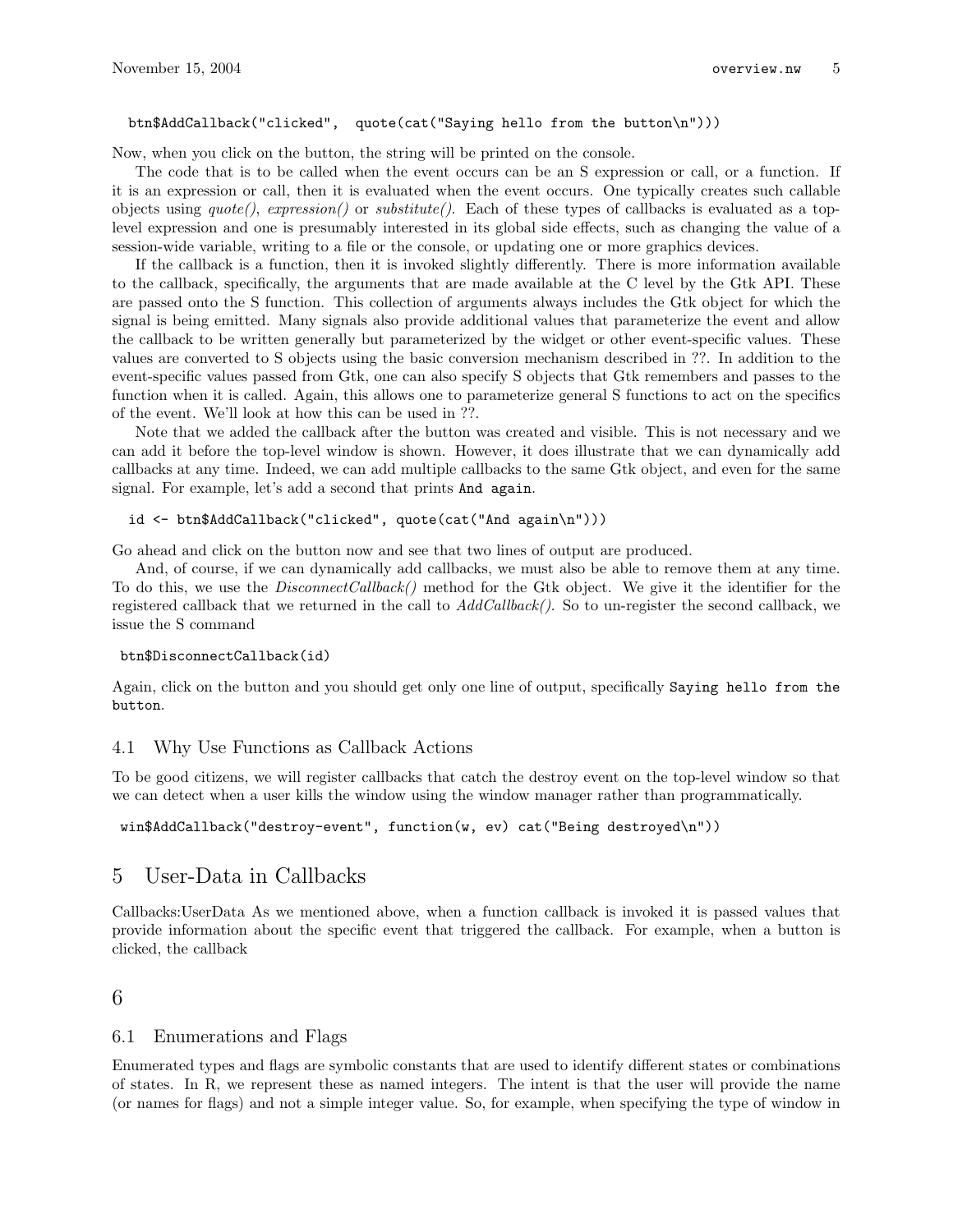a call to  $qtkWindowNew()$  we can use any of the names from the  $GtkWindowType$  vector representing the enumeration:

??  $\langle ?? \rangle \equiv$ 

```
> GtkWindowType
toplevel dialog popup
     0 1 2
```
Since this is an enumeration, we specify just one of these values, as in

??  $\langle ?? \rangle + \equiv$ 

> gtkWindowNew("toplevel")

When a flag value is expected, we can combine different values together. Since we can OR (|) names together, we need an alternative syntax. For this, we use a simple character vector containing the names of the flag elements. As an example, consider the display options for controlling the appearance of the calendar widget. The GtkCalendarDisplayOptions is a named integer vector giving the different names for the flag values. If we weant to have weeks start on a monday and also show week numbers, we can do this as

??  $\langle ?? \rangle + \equiv$ 

```
> gtkCalendarDisplayOptions(cal, c("week-start-monday","show-week-numbers"))
```
To activate all options, we can use

```
?? \langle ?? \rangle + \equiv
```

```
gtkCalendarDisplayOptions(cal, names(GtkCalendarDisplayOptions))
```
The calendar can be create and display using the following code

```
?? \langle ?? \rangle + \equiv
```

```
cal <- gtkCalendar()
gtkCalendarDisplayOptions(cal, c("week-start-monday","show-week-numbers"))
w <- gtkWindow()
w$Add(cal)
```
Using names guarantees the validity of the value as it is resolved and checked at run time. However, to guard against erroneous values, we have C-level code that checks an integer value is within the appropriate set of C-level values and returns an object representing that symbolic value.

This multiple level of checking may seem inefficient to some. For each enumeration and flag type, one can directly compute a value and then store that value. There is a 'map' function for each enumeration or flag type that maps the specified value into a valid value of the appropriate type. For example, in the case of the GtkWindowType, there is a function  $mapGtkWindowType()$ . Similarly, for calendar display options, there is a function named  $mapGtkCalendarDisplayOptions()$ . One can call these with the names of the values and get the actual value.

??  $\langle ?? \rangle + \equiv$ 

```
> mapGtkWindowType("toplevel")
GTK_WINDOW_TOPLEVEL
                  \Omegaattr(,"class")
[1] "GtkWindowType" "enum"
> mapGtkCalendarDisplayOptions( names(GtkCalendarDisplayOptions))
[1] 31
```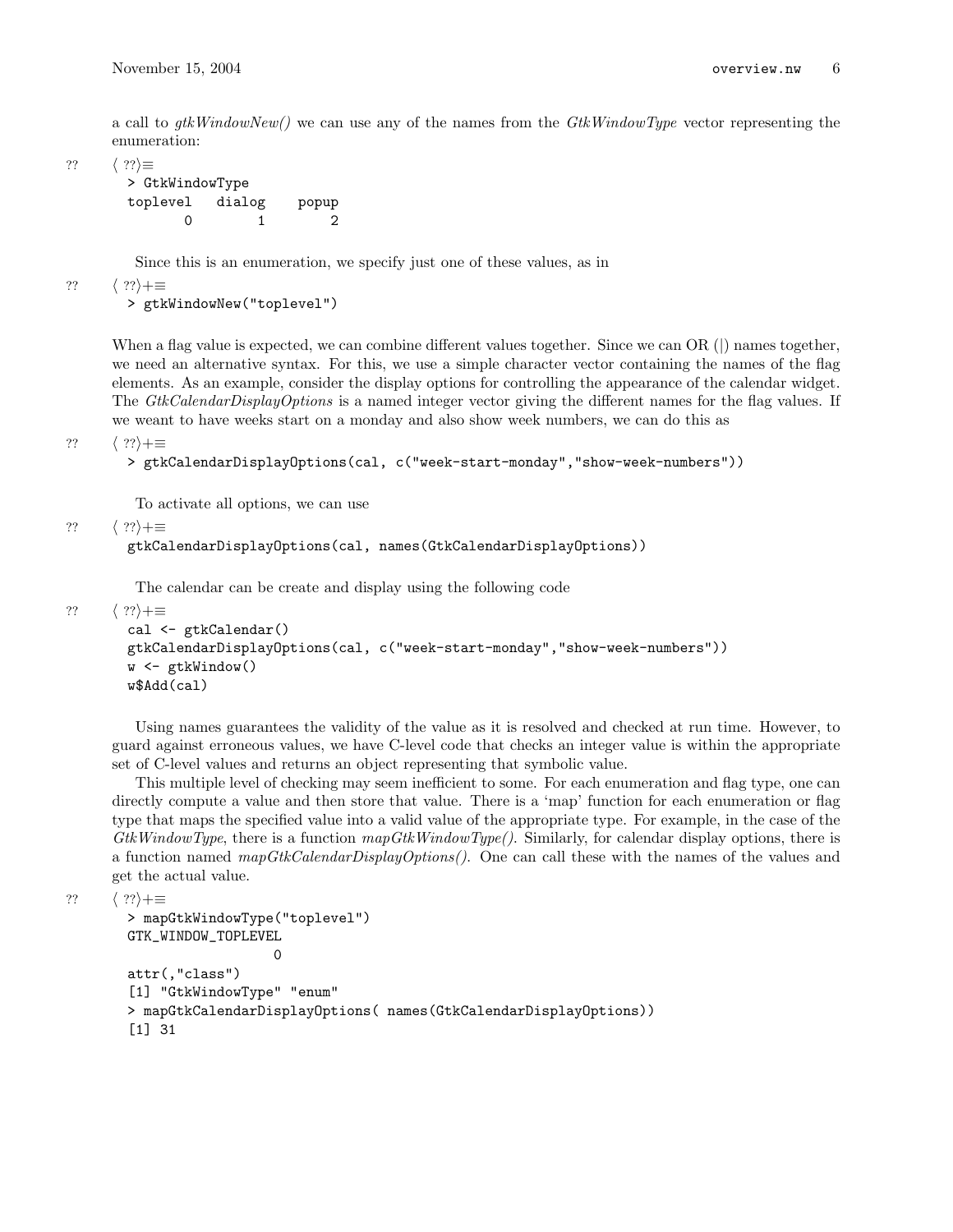One can use this in subsequent calls and this will bypass the S- and C-level verification. This is because each mapping function checks whether the argument is of the appropriate class. If it is, it assumes the value is correct. One can cheat, but this is not a good idea, especially for portability.

One can note the fact that the name toplevel is converted to GTK\_WINDOW\_TOPLEVEL in the value returned by the enumeraton. This is the C-level name for the enumeration. It can be used as a synonym for the value. In other words, toplevel and GTK\_WINDOW\_TOPLEVEL are the same. And indeed, for every enumeration or flag we have both a sets of element names available. The local version is available as described above by giving the name of type, e.g. GtkWindowType and GtkCalendarDisplayOptions. Prefixing the name with a . gives the alternative version with the longer, internal names. Use whichever form you desire. Those who write Gtk code in other languages may be familiar with the internal names. The local names are shorter.

# 7 Basic Methods

As we have seen, the visual part of a GUI is created by packing widgets into containers, and building a hierarchy of interface components. In many cases, we will have explicitly created the different elements in S and can make them available to other parts of the application which need to access them directly, e.g. to register a callback, set a property, etc. In other cases, we may not have the relevant Gtk object as an S variable. For example, if we create a composite widget such as a dialog or a color wheel, we will not have access to the internal buttons or slider within these higher-level widgets. However, it may be convenient to dynamically access them by navigating the tree of widgets. For example, given the dialog, we can ask for its work area and action area (the buttons) using properties. Given either of these, we can ask for its child widgets and recursively access the different sub-widgets within the tree. Similarly, given a widget, we can access its parent widget and traverse "up" the tree.

The functions  $gtkParent()$  and  $gtkChildren()$  can be used to navigate the widget hierarchy.  $gtkParent()$ is used when we want to go "up" the hierarchy to access the container widget whne we have a sub-widget. One common case is in a callback when we want to, for example, access the top-level window that contains the widget associated with the callback. To do this, we can "walk up" the hierarchy until we either find a GtkWindow object or find a widget whose parent widget is NULL.

```
?? \langle Get\ Window\ ??\rangle \equivgtkGetWindow <-
         function(w)
         {
           while(!is.null(w) && !inherits(w, "GtkWindow") ) {
              w <- gtkParent(w)
           }
           w
         }
```
In our "Hello world" example, we can find the top-level window given the button using

??  $\langle ?? \rangle + \equiv$ 

gtkGetWindow()

Note that if we really want the top-most container, the function  $qtkWidqetGetToplevel()$  will do the same job, but entirely within C code.

To walk "down" the tree, we use  $gtkChildren()$ . For example, given the top-level window in the "Hello" world" example, we can locate button using the S command

??  $\langle ?? \rangle + \equiv$ 

gtkChildren(win)[[1]]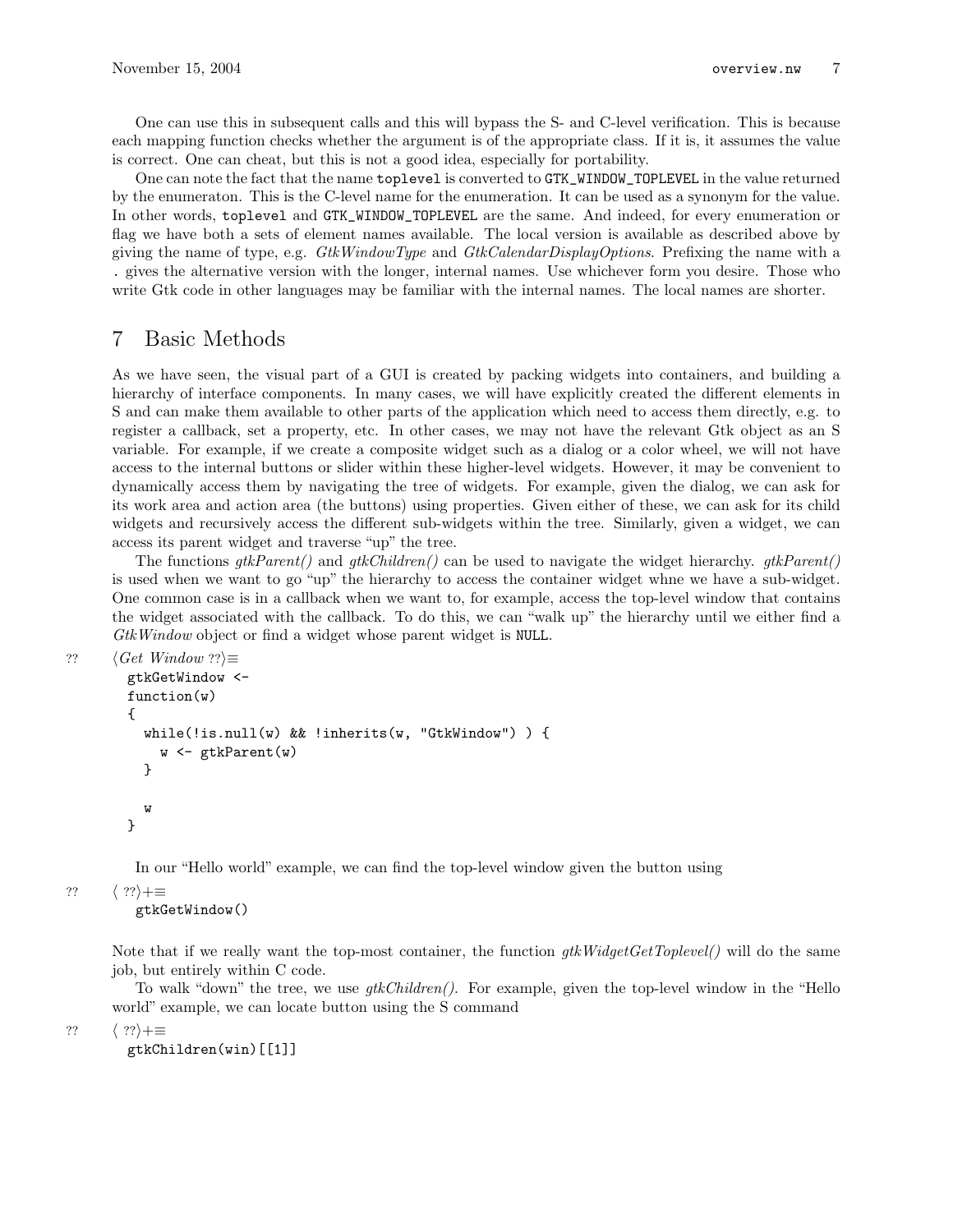As one can see,  $qtkChildren()$  returns a list with an element for each child. The precise order in which the child widgets appear depends on the container widget, the order in which the widgets were added/packed into the container, etc. In other words, it is context-specific.

As simple syntactic sugar, one can use S's subsetting on a container widget to access the children individually by index. Specifically, we can get the i-th child from a  $GtkContainer$  widget g as

??  $\langle ?? \rangle + \equiv$ 

g[[i]]

The example above can be given more simply as

??  $\langle ?? \rangle + \equiv$ 

win[[1]]

Of course, this notation is also used to access properties within a GtkObject, but where the index is given as a string. To make code more readable, use gtkChildren().

## 8 Forcing the Event Loop

All functions that involve a call to C code have a *flush* argument. This is expected to be a logical value and controls whether the routine  $gdk_flush()$  is called at the end of the C routine to ensure that events are processed as soon as possible. This is T by default. The function  $GtkCall()$  is the intermediate layer that sits above the real call to the C routine via the C.Call().

One can also flush the event queue manually by calling the function  $qdkFlush()$ .

## 9 Accessing Object Properties

Each GtkObject instance supports has values that are accessible by name. The collection of properties can be accessed via the names() function and this makes the object look like a list of named values. These properties also posses a hierarchical characteristic.

Each property has a specific type that can be assigned to it. Some of these values are are writeable, while most are readable. Additionally, the collection for a given instance is made up of combining the properties from the different classes from which the instance is derived. One can discover all this information using the function *qtkObjectGetArgInfo()*.

```
?? \langle ?? \rangle + \equivb <- gtkButton("Some text")
        names(obj)
         b[["label"]]
         b[["label"]] <- "A Replacement string"
```

```
?? \langle ?? \rangle + \equiv
```
gtkObjectGetArgInfo(b)

# 10 Setting Callbacks

We use  $q$ tk $AddCallback()$  to register an S function that is to be called when a particular Gtk event occurs on a specific object.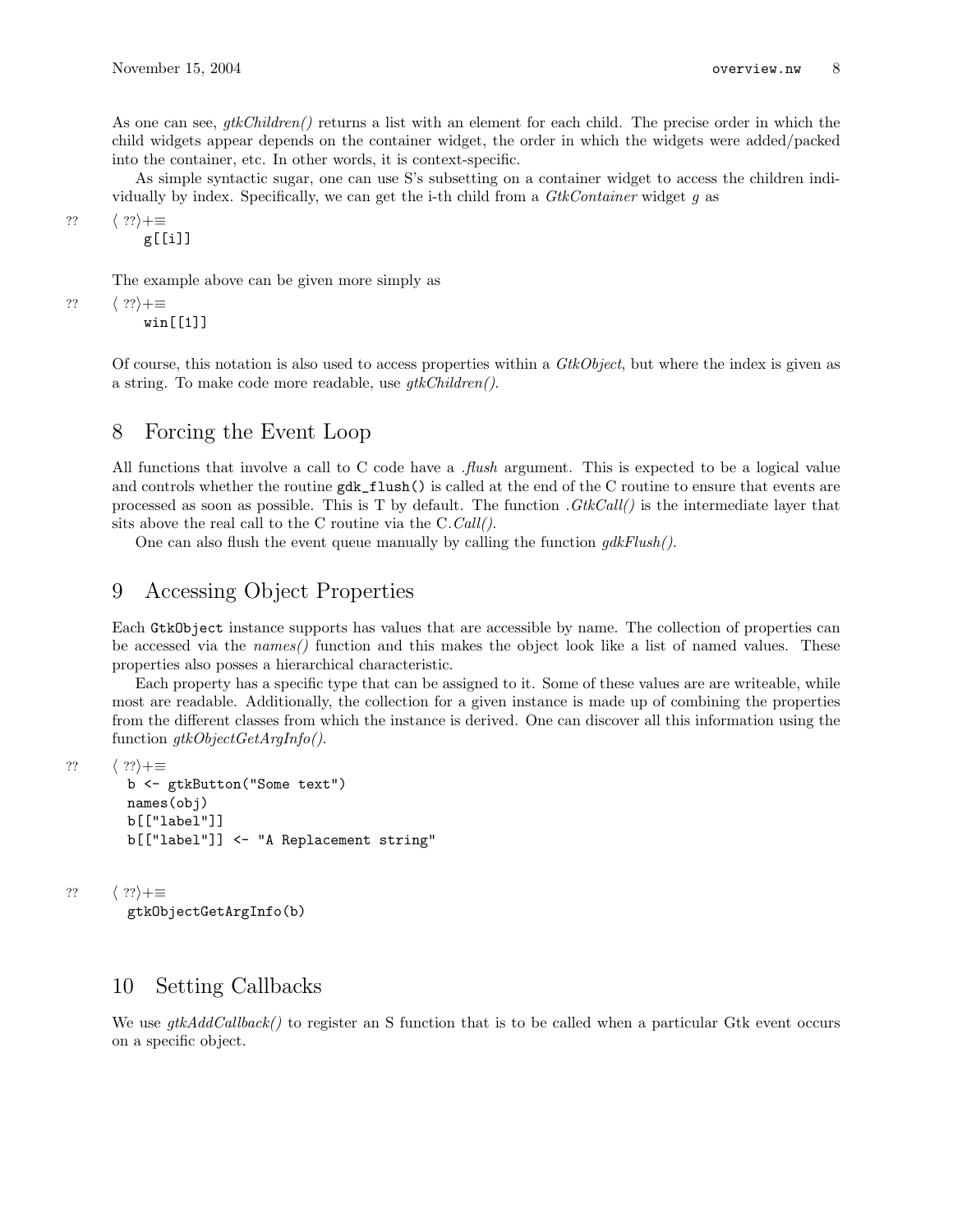# 11 Timers & Idle Tasks

 $qtkTimeoutAdd()$  and  $qtkTimeoutRemove()$  provide a convenient way to register S functions to be called after a specified interval of time. If the function returns T, the task is rescheduled to run after the same interval. Alternatively, returning F discards the timer. One can programmatically remove the timer using  $gtkTimeoutRemove()$  and the value returned from  $gtkTimeoutAdd()$ .

By default, the function is called with no arguments. However, one can arrange to have it passed a value by specifying the object as the *data* argument in the call to  $gtkTimeoutAdd()$ . This is similar to the *data* argument for  $qtkAddCallback$ ).

Idle tasks are run when there are no other events to process in the Gnome event queue. These can be used to perform non-urgent background tasks. The interface is very similar to timeout functions. One registers an idle task with  $gtkAddilde()$  and this returns an identifier for the tasks. One can remove the task using gtkRemoveIdle().

# 12 Reflectance

When we create an Gtk object, we assign the appropriate classes to the resulting S object. However, in some cases, we might get acccess to an object that is not created by us and does not have the appropriate classes. In order to have full access to this object, we can compute and assign the appropriate classes to an object using  $qtkObjectGetClasses()$ . We can also compute just the immediate name of the object's type using  $gtkObjectGetTypeName()$ . We can also get a reference to the underlying GtkType using the function  $g kObjectGetType$ .

While in most cases, we know the names of the different signals for a widget to which we might want to attach or connect a callback function, there are situations when we might want to ask for the names of the available signals. The function  $qtkObjectGetSignals()$  returns the available signals for an instance of a Gtk class. We can also ask for the signals for a class by giving its name or type to the function gtkTypeGetSignals().

```
> sig <- gtkTypeGetSignals("GtkButton"){\tt{}"pressed"}
> gtkSignalGetInfo(sig)
$signal
pressed
     60
attr(,"class")
[1] "GtkSignalId"
$parameters
list()
$returnType
void
   1
attr(,"class")
[1] "GtkType"
$isUserSignal
[1] FALSE
$runFlags
[1] 1
$objectType
GtkButton
```